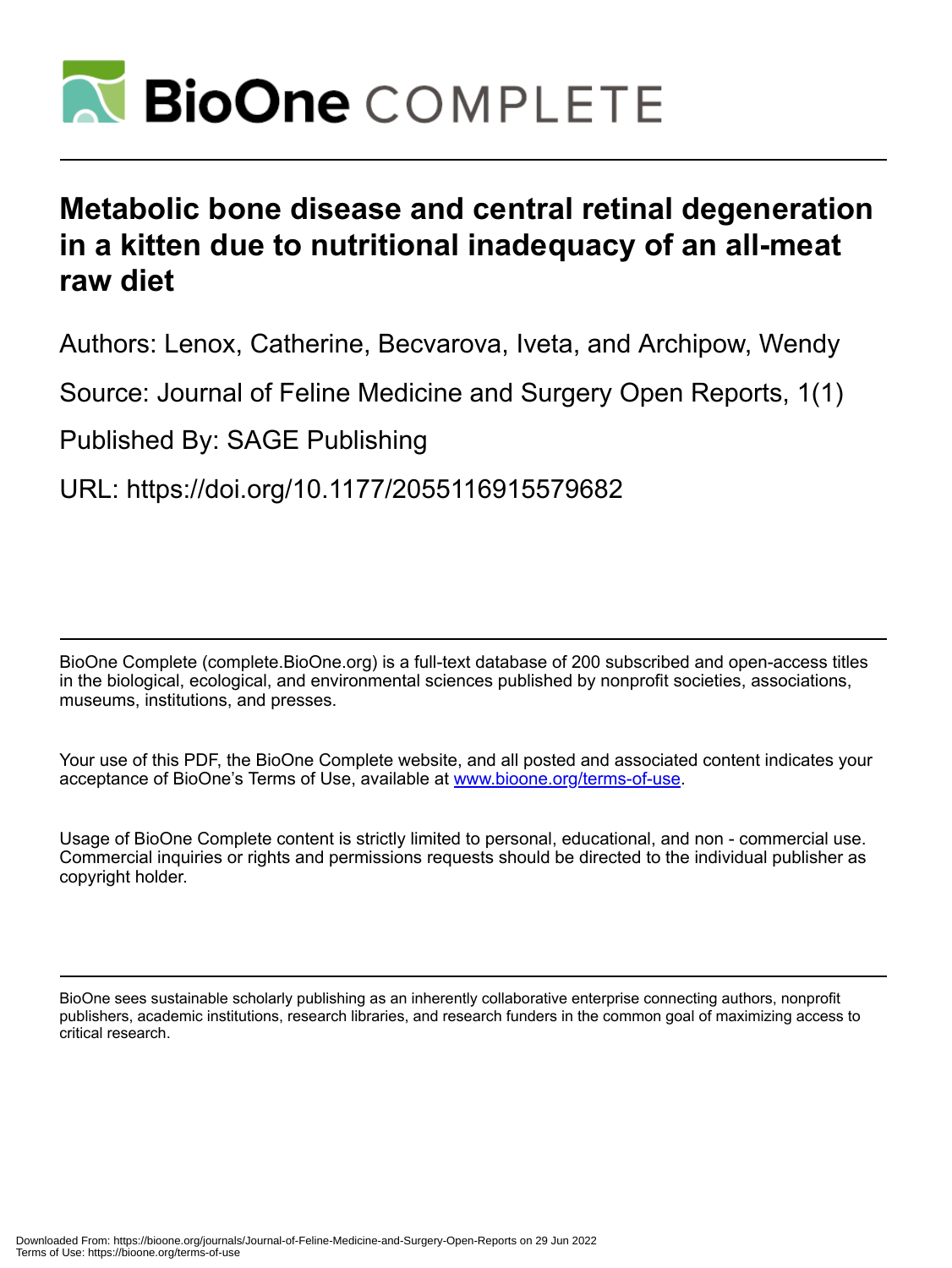### Case Report





## **Metabolic bone disease and central retinal degeneration in a kitten due to nutritional inadequacy of an all-meat raw diet**

*Journal of Feline Medicine and Surgery Open Reports* 1–5 © The Author(s) 2015 Reprints and permissions: sagepub.co.uk/journalsPermissions.nav DOI: 10.1177/2055116915579682 jfmsopenreports.com



## **Catherine Lenox1, Iveta Becvarova2 and Wendy Archipow3**

## **Abstract**

A 5-month-old castrated male Sphynx kitten presented with left hindlimb lameness shortly after adoption. Prior to adoption, the breeder had fed the kitten an exclusively raw chicken diet. Radiographs revealed generalized osteopenia and a left tibia–fibula fracture. Ophthalmic examination revealed corneal vascularization and opacity in the right eye, and lesions suggestive of feline central retinal degeneration in the left eye. The patient's diagnoses included metabolic bone disease and feline central retinal degeneration, which can result from taurine deficiency. The kitten's nutritional diseases were managed with a complete and balanced canned diet designed for kitten growth and with taurine supplementation.

**Accepted:** 28 July 2014

A 5-month-old castrated male Sphynx kitten presented to the Virginia–Maryland Regional College of Veterinary Medicine with a chief complaint of left hindlimb lameness. The kitten had been adopted 11 days prior to presentation from a breeder. At the time of adoption, the kitten had a small right eye and left hindlimb lameness. The owners reported that, prior to adoption, the breeder had fed the kitten a diet that consisted exclusively of raw chicken without any additional food or supplements. Since adoption, the kitten had been fed two different types of commercially available kitten food (Iams Premium Pate with Gourmet Chicken – Kitten; Hill's Science Diet Kitten canned formula), and seemed to be eating and consuming water normally. The referring veterinarian had referred the case to the orthopedic surgery service for evaluation and management of the left hindlimb lameness.

The patient weighed 1.5 kg and its body condition score (BCS) was below ideal at 4/9. A mild decrease in muscle condition was noted. It had a small right eye, brown ocular discharge and that eye also had corneal vascularization. The skin was dry and scaly. A weightbearing left hindlimb lameness was observed when the patient's splint was removed. There were no other significant findings on physical examination.

The initial diagnostic plan for the patient included radiographs of both hindlimbs and an ophthalmology consultation. Radiographic findings included generalized osteopenia, a folding fracture of the left tibia with partial callus formation and a transverse fracture of the left fibula with malunion (Figure 1). The right hindlimb showed no evidence of fracture. There was widening of the distal right femoral physis (not shown). Radiographs were also taken of the pelvis and left forelimb, which also indicated generalized osteopenia (not shown).

St Charles, MO, USA

#### **Corresponding author:**

Catherine Lenox DVM, DACVN, Royal Canin USA, 500 Fountain Lakes Blvd Ste 100, St Charles, MO 63301 Email: catherine.lenox@royalcanin.com



Creative Commons CC-BY-NC: This article is distributed under the terms of the Creative Commons Attribution-NonCommercial 3.0 License (http://www.creativecommons.org/licenses/by-nc/3.0/) which permits non-commercial use, reproduction and distribution of the work without further permission provided the original work is attributed as specified on the SAGE and Open Access page (http://www.uk.sagepub.com/aboutus/openaccess.htm).

<sup>1</sup>Royal Canin, 500 Fountain Lakes Blvd Ste 100,

<sup>2</sup>Hill's Pet Nutrition Manufacturing, Prague, Czech Republic 3Brisbane Veterinary Specialist Centre, Albany Creek, Australia

Presented in abstract form at the 2011 American Academy of Veterinary Nutrition Clinical Nutrition and Research Symposium, Denver, CO, USA.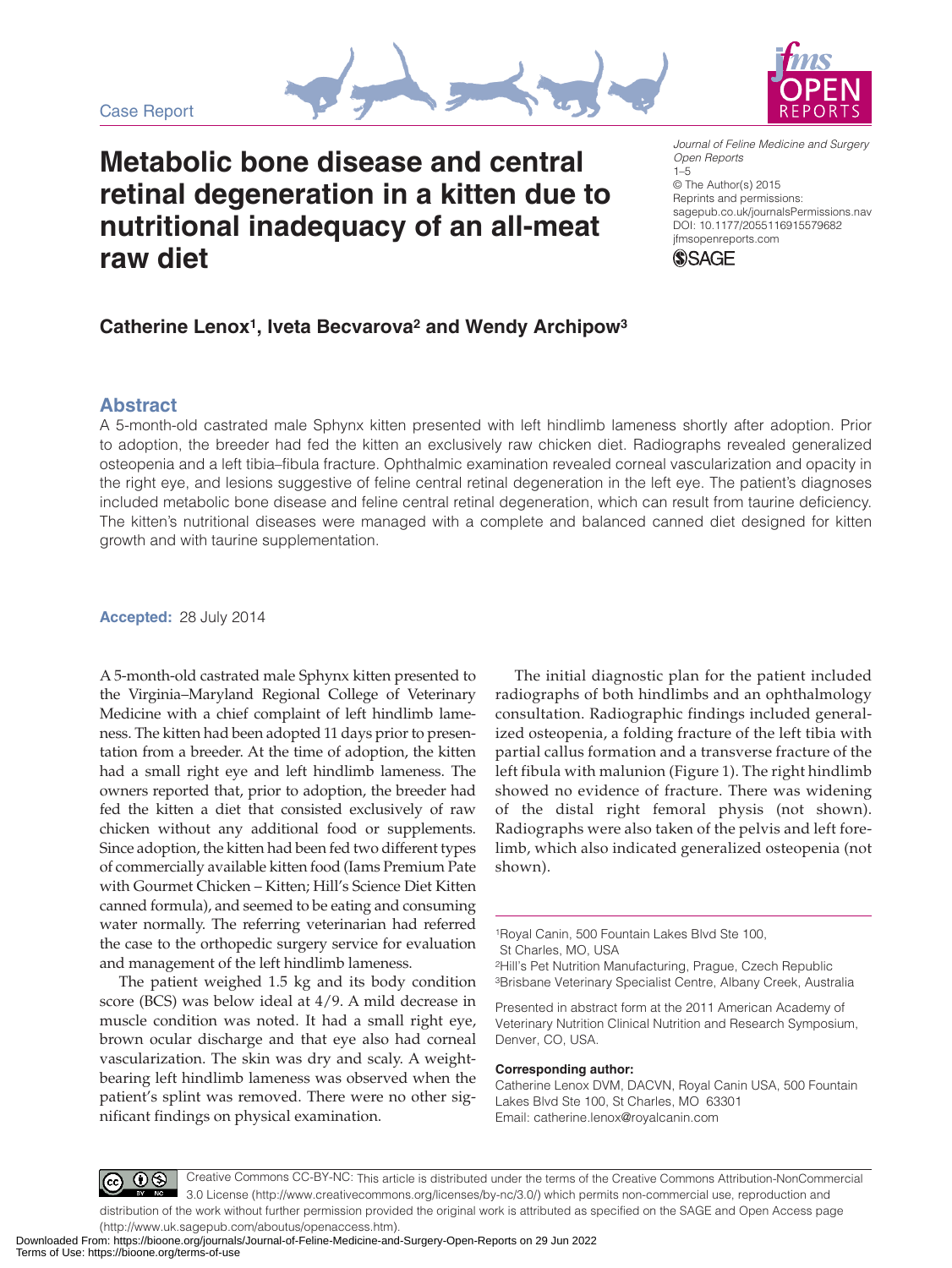

**Figure 1** Radiograph of the left hindlimb at presentation, showing a pathologic tibia–fibula fracture

Given the dietary history prior to adoption, the radiographic findings of generalized osteopenia and the pathologic fracture, a tentative diagnosis of metabolic bone disease caused by consumption of an unbalanced diet was made. Differential diagnoses included nutritional secondary hyperparathyroidism (NSHP) and/or rickets. Blood was collected and submitted for a complete blood count (CBC) and serum biochemistry profile, and for intact parathyroid hormone (PTH), ionized calcium and 25-hydroxyvitamin D levels, which were all within normal limits (Table 1). The CBC indicated a leukocytosis at  $20,010$  cells/ $\mu$ l (reference interval 4250–14,610 cells/ $\mu$ l), a mature neutrophilia at 11,086 cells/μl (reference interval 2272–9639 cells/ $\mu$ l), and a monocytosis at 1181 cells/ $\mu$ l (reference interval 0–952 cells/ $\mu$ l). The serum biochemistry profile showed an elevated blood urea nitrogen (42 mg/dl; reference interval 18–32 mg/dl), hyperphosphatemia (7.1 mg/dl; reference interval 2.4– 5.9 mg/dl), and an elevated alkaline phosphatase (196 U/l; reference interval 9–73 U/l). The reference intervals for serum phosphorus and alkaline phosphatase were not adjusted for a growing animal.

| <b>Table 1</b> Parathyroid hormone, ionized calcium and |  |  |
|---------------------------------------------------------|--|--|
| 25-hydroxyvitamin D levels                              |  |  |

| Parameter                              | Reference<br>interval | Value at<br>initial visit |
|----------------------------------------|-----------------------|---------------------------|
| Intact parathyroid<br>hormone (pmol/l) | $0.00 - 4.00$         | 2.50                      |
| lonized calcium (mmol/l)               | $1.00 - 1.40$         | 1.30                      |
| 25-hydroxyvitamin D<br>(mmol/l)        | $65 - 170$            | 93                        |

On ophthalmic examination, the patient seemed to have some visual capacity in both eyes. The right eye was small and it was not possible from the diagnostics performed to determine for certain whether it was small owing to microphthalmia or phthisis bulbi due to an acquired infection. The kitten had some brown ocular discharge for which it was receiving amoxicillin–clavulanic acid from the referring veterinarian, so infectious keratitis was a differential. The right cornea was vascularized and the intraocular structures were poorly visualized. However, the left cornea was clear, and fundus examination could be performed. Examination revealed a focal area of retinal hyper-reflection in the area centralis. This type of lesion is suggestive, but not pathognomonic, of taurine deficiency-associated retinal degeneration or feline central retinal degeneration (FCRD). However, owing to the kitten's size, it was not possible to collect enough blood to submit whole blood taurine levels to confirm taurine deficiency. In addition, owing to the fact that the kitten had consumed a complete and balanced diet for about 10 days, taurine levels at the time of presentation may not have been helpful.

Given the history, physical examination findings and radiographic findings, the patient's problem list included metabolic bone disease (NSHP and/or rickets), left tibia– fibula fracture, and potential past or current taurine deficiency. The past raw chicken diet was analyzed by comparing nutritional profiles obtained from the US Department of Agriculture's (USDA) Food Composition Database with recommended allowances for kitten growth set by the National Research Council (NRC) and minimum recommendations for kitten growth of the Association of American Feed Control Officials (AAFCO) (Table 2).

Nutritional intervention was recommended to address these problems. Nutritional goals for this patient included feeding adequate nutrients for growth in the form of a complete and balanced diet and providing nutrients to improve bone health. In addition, special attention was paid to the patient's life stage and specific nutritional needs of a growing kitten, and to the patient's current low BCS. Key nutritional factors for this kitten included energy and energy density, protein, taurine, fat, docosahexaenoic acid, calcium, phosphorus, vitamin D, potassium, sodium, zinc, copper, magnesium and vitamin C.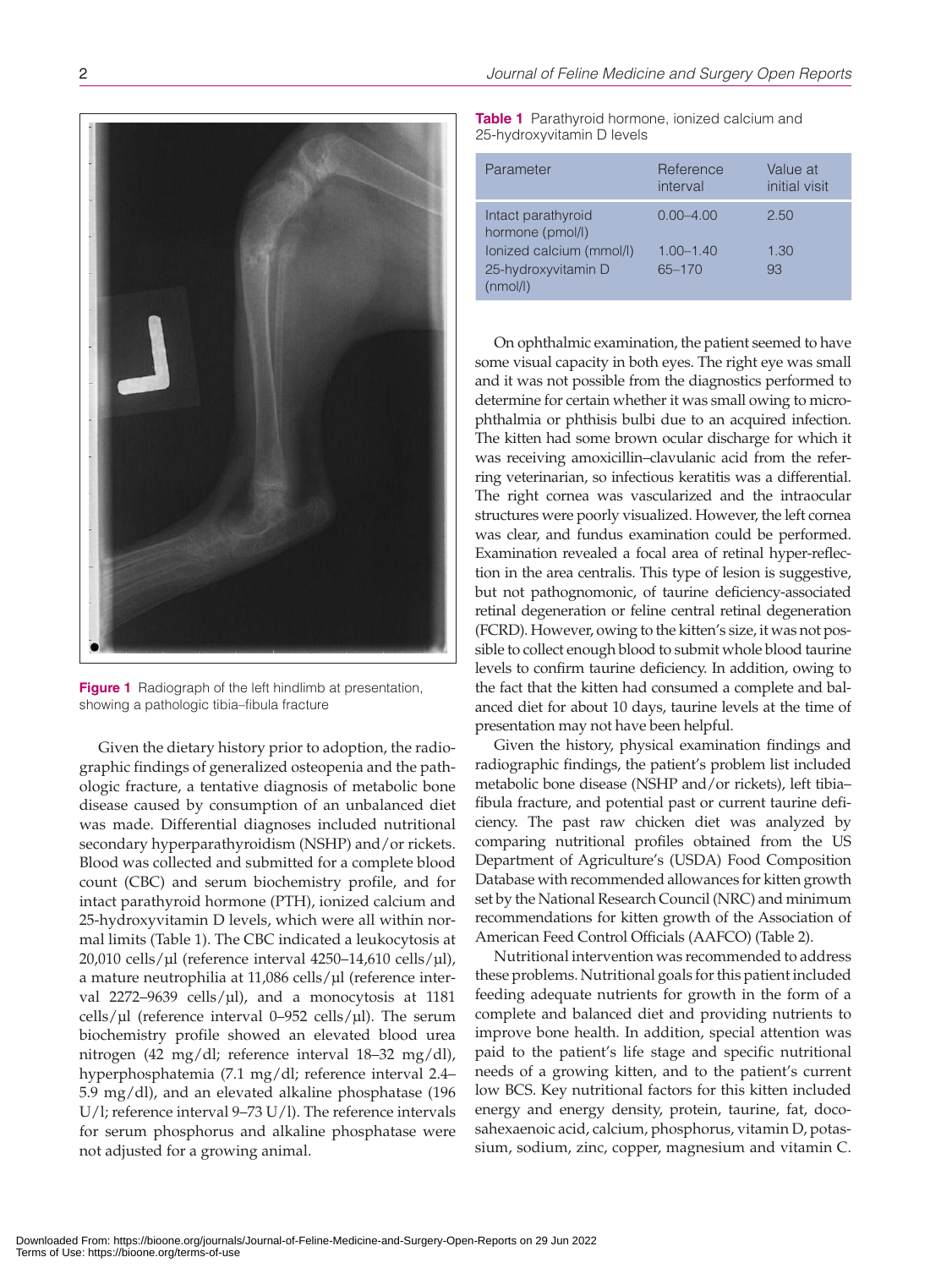| Nutrient content   | NRC recommended allowance for kitten growth <sup>1</sup> | Raw chicken*          |
|--------------------|----------------------------------------------------------|-----------------------|
| Protein            | 5.6 g/100 kcal ME                                        | 18.62 g/100 kcal ME   |
| Fat                | 2.25 g/100 kcal ME                                       | 2.27 g/100 kcal ME    |
| Carbohydrate (NFE) | N/A                                                      | 0 g/100 kcal ME       |
| Crude fiber        | N/A                                                      | 0 g/100 kcal ME       |
| Calcium            | 200 mg/100 kcal ME                                       | 4.39 mg/100 kcal ME   |
| Phosphorus         | 180 mg/100 kcal ME                                       | 184.21 mg/100 kcal ME |
| Sodium             | 35 mg/100 kcal ME                                        | 101.75 mg/100 kcal ME |
| Potassium          | 100 mg/100 kcal ME                                       | 324.56 mg/100 kcal ME |
| Magnesium          | 10 mg/100 kcal ME                                        | 22.81 mg/100 kcal ME  |
| <b>Taurine</b>     | 10 mg/100 kcal ME                                        | 13.96 mg/100 kcal ME  |
| Vitamin D          | 5.6 IU cholecalciferol/100 kcal ME                       | 4.38 IU/100 kcal ME   |
| Vitamin C          | N/A                                                      | 1.05 mg/100 kcal ME   |
| Copper             | 0.21 mg/100 kcal ME                                      | <b>NR</b>             |
| Zinc               | 1.85 mg/100 kcal ME                                      | 0.51 mg/100 kcal ME   |
| $EPA + DHA$        | 2.5 mg/100 kcal ME                                       | <b>NR</b>             |

#### **Table 2** Analysis of the kitten's past diet

\*Raw chicken: from Spitze et al (taurine content, using average content, converted to caloric content basis)2 and the US Department of Agriculture's Food Composition Database (http://www.nal.usda.gov/fnic/foodcomp/search/) searched for 'chicken, broilers or fryers, breast, meat only, raw', accessed 28 July 2013, and converted to caloric content basis (all other nutrients)

NRC = National Research Council; NFE = nitrogen-free extract; EPA = eicosapentaenoic acid; DHA = docosahexaenoic acid;  $ME =$  metabolizable energy;  $N/A =$  not applicable;  $NR =$  not reported

These nutrients were selected as the most crucial for kitten growth, tissue development, and bone health and development.

The patient's ideal weight was calculated based on the current BCS of 4/9 and current weight of 1.5 kg. Using a BCS of 5/9 as the ideal body condition, the patient's current weight was considered to be 90% of its ideal. This assumes that each BCS point, on a nine-point scale, accounts for approximately 10–15% of body weight.3 The ideal weight was estimated to be 1.7 kg ( $[1.5 \text{ kg}/90\%] =$  $[1.5 \text{ kg}/0.9] = 1.7 \text{ kg}$ . This weight would change quickly owing to the age of the kitten, but the goal to achieve an ideal BCS was important along with the primary goals listed above. Resting energy requirements (RER) were calculated for the ideal weight (RER =  $70 \times [1.7 \text{ kg}]^{0.75}$  = 103 kcal metabolizable energy [ME] per day). Daily energy requirements (DER) were calculated using a DER factor of 2.5 (DER =  $2.5 \times$  RER =  $2.5 \times 103 = 257$  kcal ME per day). This is the factor that is recommended for kittens under 6 months of age.<sup>4</sup> An energy-dense and highly digestible diet (4.0–5.0 kcal/g dry matter) was recommended to allow the patient to consume enough energy without it having to consume a large volume of food.

The primary nutritional recommendation after evaluating the key nutritional factors for growth and bone healing and development was to choose a complete and balanced diet formulated for growth, and to feed this diet in energy levels sufficient to support growth. The specific recommendations were to feed a commercially available canned kitten diet (Hill's Science Diet Kitten canned formula) in two flavors at 1.25 cans per day (256–263 kcal ME/day) divided into three meals, with fresh water available at all times. This diet was recommended to meet or exceed NRC recommended allowances for kittens postweaning,<sup>1</sup> and the AAFCO minimums for growth and reproduction.<sup>5</sup> Based on assessment of the label of the selected diet, the diet had undergone an AAFCO animal feeding protocol for kitten growth. Crystalline taurine was prescribed at 250 mg once daily, in case taurine deficiency was present. This dose was chosen in order to exceed NRC minimum requirements for taurine for kittens postweaning, and has been shown to reverse dilated cardiomyopathy in cats associated with taurine deficiency.6

The tibia–fibula fracture was managed with cage rest and a lateral splint. Radiographs were taken 4 weeks after the patient's initial visit by the referring veterinarian and showed remarkable bone healing of the tibia and fibula fractures. Radiographs taken 4 weeks later showed complete healing. The client reported that the kitten had made a full recovery after 2 months, and that it was extremely active and fully ambulatory.

Nutritional secondary hyperparathyroidism represents a normal physiologic response to nutritional imbalances. Diets that are capable of inducing this condition are low in calcium, low in vitamin D or high in phosphorus, with low-to-normal levels of calcium.7 After a diet with one of these characteristics is fed for a period of time, calcium levels decrease and PTH levels increase to compensate. PTH is involved in calcium and phosphorus homeostasis. Parathyroid stimulation results in calcium removal from bone to maintain serum calcium levels, resulting in osteopenia. Compensation in patients with NSHP is typically adequate for the maintenance of blood calcium and phosphorus levels within reference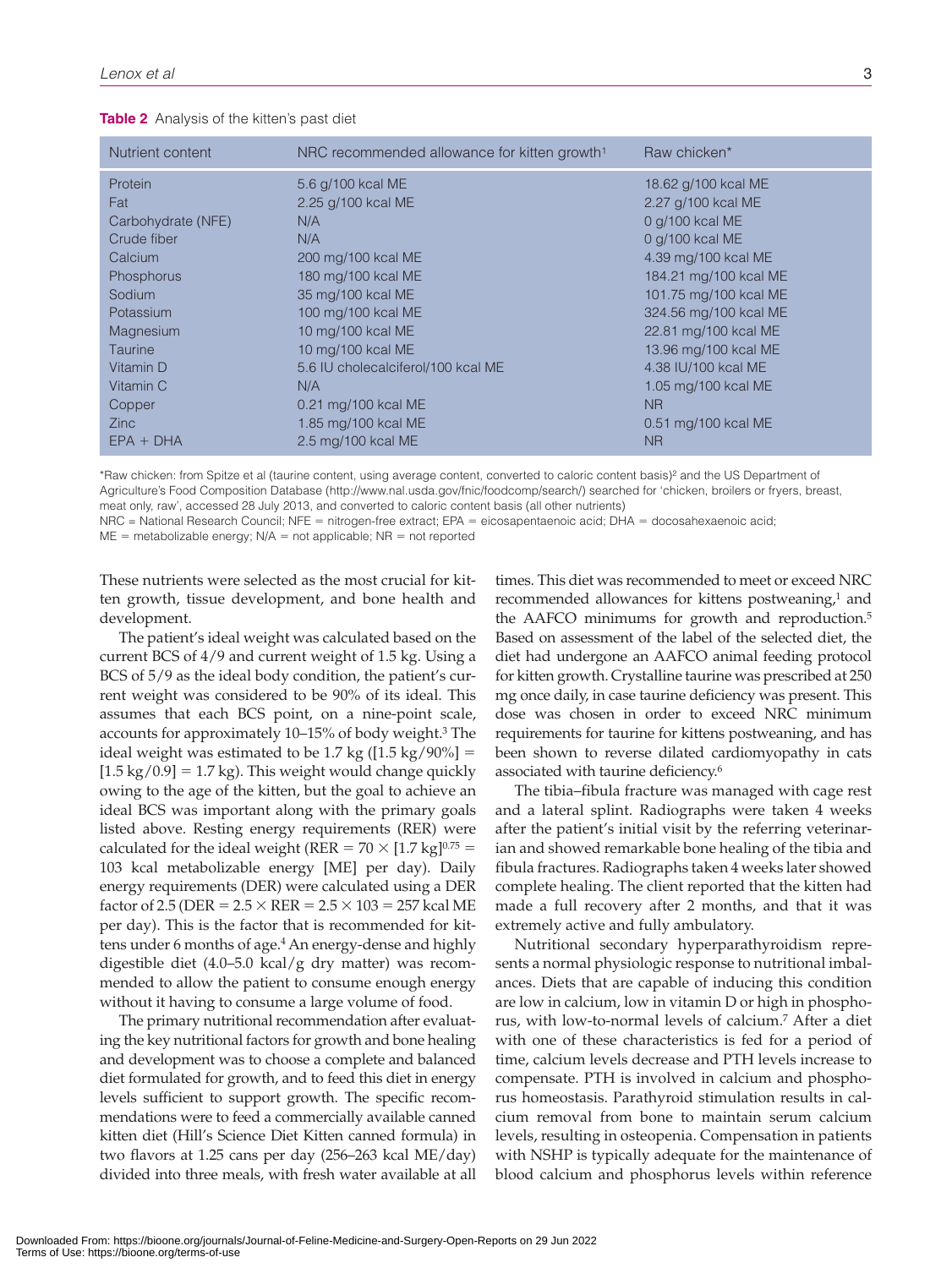intervals, but increased levels of PTH are needed to maintain normal blood calcium and phosphorus concentrations.7 NSHP is most commonly seen in animals that ingest unbalanced all-meat diets.7

Rickets occurs in young animals and is most often caused by dietary vitamin D deficiency. Vitamin D deficiency frequently occurs in conjunction with calcium and phosphorus imbalances,<sup>8</sup> and, owing to overlap of clinical and physiologic signs, can be difficult to separate from NSHP. Vitamin D aids in intestinal absorption of calcium. Vitamin D and PTH work together to maintain calcium and phosphorus within their respective physiologic ranges.9 Vitamin D also has a variety of functions unrelated to calcium metabolism including modifying gene expression.

All-meat diets are commonly associated with nutritional deficiencies and excesses, and resulting nutritional disorders, especially in growing animals. The patient's previous raw chicken diet was deficient in calcium and in vitamin D, with a reversed calcium to phosphorus ratio (Ca:P ratio). According to the USDA's National Nutrient Database [\(http://www.nal.usda.gov/fnic/foodcomp/](http://www.nal.usda.gov/fnic/foodcomp/search/) [search/](http://www.nal.usda.gov/fnic/foodcomp/search/) searched for 'chicken, broilers or fryers, breast, meat only, raw' on 28 July 2013), 100 g raw chicken breast contains 5 mg calcium and 210 mg phosphorus, making the Ca:P ratio 0.024:1. The recommended Ca:P ratio for growing kittens is 1:1–1.5:1.4 One hundred grams of raw chicken breast also contains 0.1 µg of vitamin  $D_2 + D_3$ . A growing feline patient weighing 1.5 kg would have to consume almost 400 g of raw chicken per day to meet the NRC's recommended allowances for vitamin  $D_3$  (0.381) µg/day).1 The owners of the kitten were uncertain of what cut of chicken and whether or not skinless chicken was fed, but this does not significantly affect the dietary calcium or vitamin D concentrations. The reversed Ca:P ratio  $(<1:1$ ) in the raw chicken diet resulted in the suspected NSHP, while the probable vitamin D deficiency indicates that rickets was also likely a component of the bone disease. The nutritional history, combined with radiographic evidence of both generalized osteopenia and widening of the right distal femoral physis, indicates that this kitten likely had both NSHP and rickets. Generalized osteopenia with thin cortices is a radiographic sign of NSHP,<sup>10</sup> while widening of the physes has been described in kittens with rickets.11 In addition, there were likely other nutritional deficiencies and excesses associated with the diet that this kitten was fed prior to adoption.

An additional potential nutritional deficiency was detected in this patient during the ophthalmology consultation. The retinal lesion noted in the left eye indicated that the patient may have had taurine deficiency-associated retinal degeneration or FCRD. Owing to low levels of activity of two enzymes – cysteine dioxygenase and cysteine sulfinic acid decarboxylase – taurine is an essential amino acid for cats.12 These enzymes are present in the liver of other species and are involved in the production of taurine from cysteine. Taurine is involved in fetal development, growth, reproduction, sight, cardiac function, bile acid conjugation and other biological processes.<sup>1</sup>

The mean taurine level of raw, boneless, skinless chicken breast is reported to be 159 mg/kg wet weight (range 102–216 mg/kg wet weight).2 This suggests that this kitten, with a taurine requirement of approximately  $28 \text{ mg}/\text{day}$ <sup>1</sup> using the reported mean taurine concentration of raw, boneless, skinless chicken breast, would have had to consume 176 g raw chicken breast (201 kcal/ day) to meet taurine requirements. It is unlikely that an underweight kitten weighing 1.5 kg could consume this amount of chicken on a daily basis.

Taurine deficiency in cats can result in FCRD, which can progress to blindness; dilated cardiomyopathy (DCM), which can lead to heart failure; poor neonatal growth; and other problems in growing and adult animals.1 A series of papers published in the 1970s indicated that dietary taurine is necessary for maintaining normal retinal function in the cat and that retinal taurine concentration could be significantly reduced within 10 weeks of feeding a taurine-free diet (casein) to cats.13–15 Another study indicated that retinal degeneration was noted after 3–7 months of feeding a semi-purified, casein-based diet.16 If this patient did have FCRD, it would have likely been on a taurine-free or severely taurine-restricted diet since weaning. FCRD is irreversible but its progression can be halted by taurine supplementation.

Another consequence of taurine deficiency is DCM. A low plasma taurine concentration has been associated with myocardial failure in cats, and many cats can improve after taurine supplementation.<sup>6</sup> Ideally, an echocardiogram would have been performed on this patient to evaluate for evidence of DCM, despite the absence of a heart murmur, but owing to the financial concerns of the owners it was not. However, not all cats with FCRD have DCM, and vice versa.<sup>1</sup>

The most remarkable parameter on the serum biochemistry panel was the elevated blood urea nitrogen. A urinalysis would have ideally been collected to rule out renal azotemia, but was not. It could have been due to renal disease, dehydration or a high protein diet, among other causes. Although the kitten's hyperphosphatemia could have been related to its metabolic bone disease, it is more likely that it was related to not having a laboratory reference interval for growing animals. Alkaline phosphatase is also commonly elevated in growing animals. Intact PTH, ionized calcium and 25-hydroxyvitamin D were all within normal limits. This is likely owing to the fact that the diet was changed 11 days prior to sampling. While the patient had radiographic evidence of metabolic bone disease, serum values likely corrected more quickly than the skeletal system. The patient's